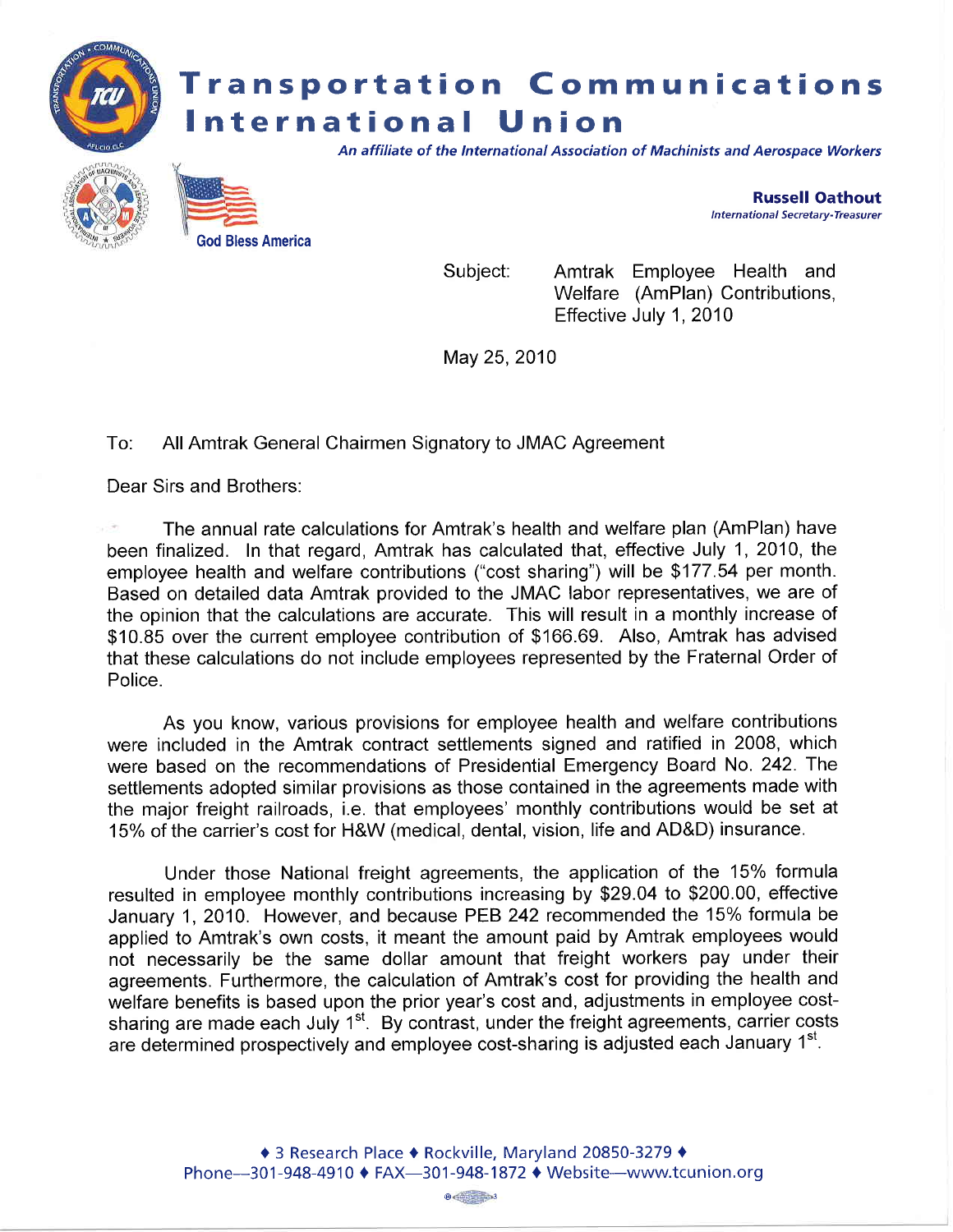Each year the JMAC Labor Chairman requests Amtrak Labor Relations if they would be agreeable to allowing JMAC Labor Representatives to review the company's calculations regarding changes in employee cost-sharing contributions. Although this is a collective bargaining matter and not within the normal purview of JMAC, Amtrak agreed that it was a good idea to hear from Labor before implementing the July  $1<sup>st</sup>$ adjustments, and otherwise attempt to avoid potential disputes. Therefore, I repeated this request to Amtrak, and they agreed to provide us with the calculations again this year.

JMAC Labor Representatives, Jed Dodd (BMWE), Bill Bohne (IBEW) and l, are satisfied with the calculations and Amtrak's cooperation in our review of this data. Also, we plan to utilize this same process when reviewing Amtrak's employee cost-sharing calculations in the future.

Finally, we are aware that no individual union is bound by our opinion and/or findings, inasmuch as the JMAC Labor Representatives have no legal standing to interpret any union's collective bargaining agreement. However, our review of Amtrak's preliminary calculations was simply a matter which we were in a position to address. Therefore, we are hopeful that this information proves to be useful to each of you and your respective membership.

lf you have any questions, please feel free to contact any of us. On behalf of the JMAC Labor Representatives, I remain,

In Solidarity,

 $\mathscr{M}$  v.  $\cup$ 

Russell C. Oathout **TCU International Secretary-Treasurer** and JMAC Labor Chairman

Jed Dodd CC: William (Bill) Bohne